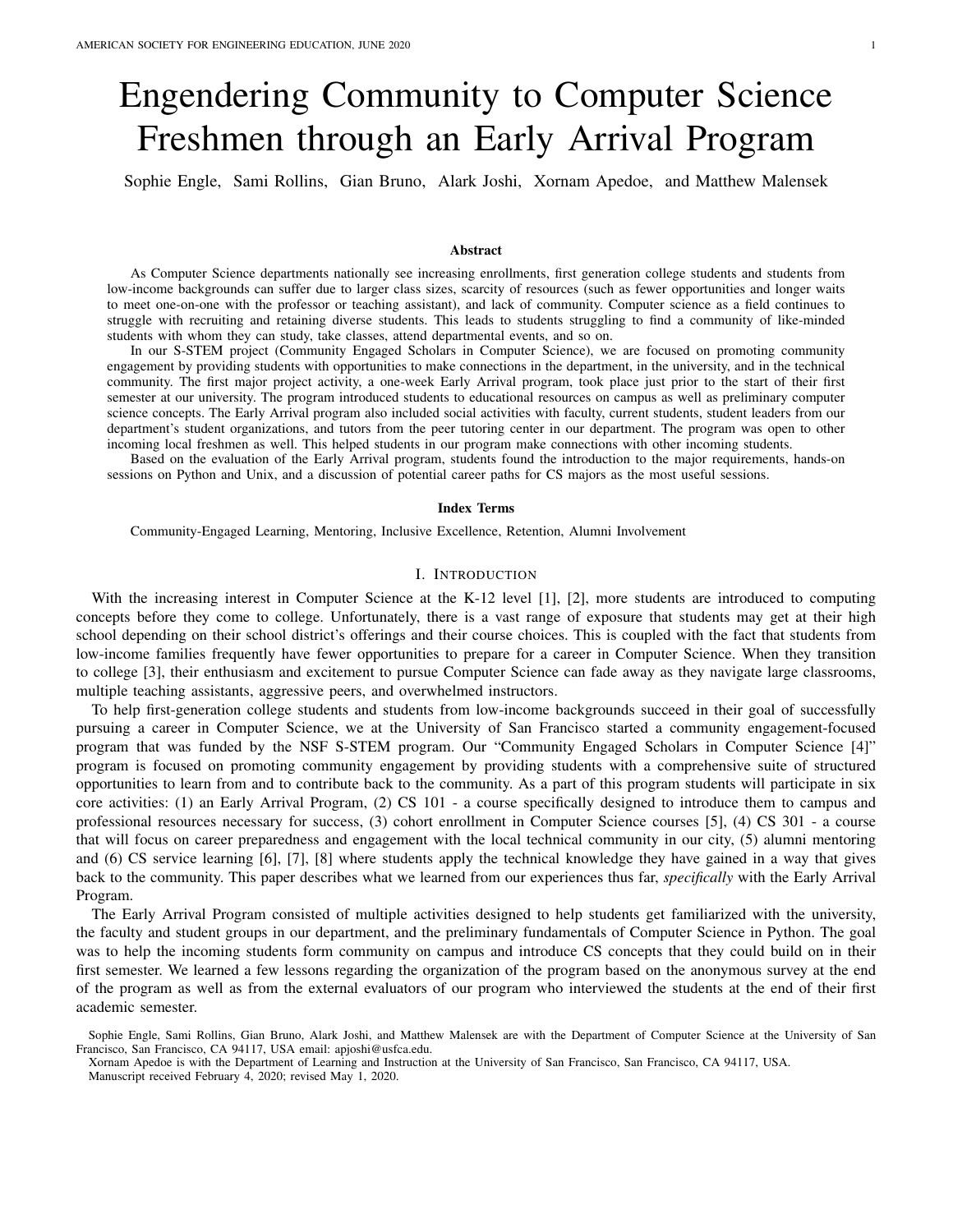# II. RELATED WORK

Despite a large number of initiatives to recruit and retain students in computing, attrition rates remain high particularly for students from underrepresented groups [9], [10]. Providing sustained support and vital community can be the difference between a student staying in the major or dropping out [11]. Engstrom and Tinto [11] found that students in academic learning communities, as proposed in our program, are far more likely to persist onto the next academic year as compared to their peers. The students in their study mentioned that they felt a "heightened sense of themselves as learners and it increased their confidence in their ability to succeed." The self-identity and self-efficacy benefits of such learning communities are significant.

Frequently, academically talented students from low-income families do not benefit from networking and mentoring [12], [9], resume and interview preparation, and so on, to successfully secure their first employment opportunity. These limitations coupled with any self-efficacy issues they may have can severely affect the internship/job search process as well as the negotiations on securing their first job.

In our S-STEM program, we are focused on creating a cohort [5] of academically talented students with financial need and supporting their success through community connections [3].

#### III. APPROACH - THE EARLY ARRIVAL PROGRAM

The Early Arrival program was designed to situate incoming scholars at the University of San Francisco (USF) and help them become familiar with the Computer Science major, the department, the university, and the local San Francisco area. We conducted a week-long workshop that consisted of a variety of activities, including the technical aspects of being successful in the CS major, campus life and helpful on-campus resources, and the social aspects related to making friends and finding community with peers and senior students in the department.

#### *A. Computer Science-focused Activities*

To prepare students with the fundamentals of Computer Science, we designed many activities based on our experience with incoming freshmen. We included an overview of technical concepts such as Python programming with a hands-on programming component, hands-on practice to gain familiarity with Unix-based operating systems, as well as an introduction to Computer Hardware. We used CS Unplugged activities [13] to familiarize students with Computer Science fundamentals before their first university course.

In additional to the technical aspects, we wanted to ensure student success with respect to major requirements. We provided students with an overview of the Computer Science major and a small group (4-1) advising session to ensure that they were familiar with the major requirements. This is particularly important as some students miss out on taking important courses in their first semester that may affect their eligibility to take courses in subsequent semesters.

#### *B. Campus Resources for Student Success*

In addition to the CS major related resources, we wanted the students to be aware of the many resources on campus that support student success. Resources related to studying strategies, time management, applying for an internship/job, and so on.

In collaboration with the Career Services Center at USF, we conducted an overview of potential careers in Computer Science session as well as a session to learn about all the helpful services available to students through the Career Services Center such as resume review, interview preparation, employer meet-ups, and networking events.

On our campus, every student has access to an academic success coach who can help the student learn about resources on campus and help the students develop skills to successfully meet the demands of our curriculum. We had representatives from the Campus Advising Services office present the various resources that students had access to, to help them succeed in their coursework.

The Learning Center on campus provided an informational session on tine management as well as an overview of *active study* tips. Time management for first-year college students is a major problem and leads to poor grades and students dropping out in some cases.

#### *C. Community within the department*

To familiarize students with the department and its faculty, staff, and student groups, we organized events such as the Faculty Scavenger Hunt as well as socials with student groups. The goal of the scavenger hunt was to meet faculty in an informal and fun way and to get to know some of them before the semester started.

The Computer Science Department at the USF has many student groups such as the ACM student chapter, the Women in Tech group, and the Diversineers group, that organize networking as well as fun events in the department. The student groups organized social events where they played board games, watched movies, and discussed their experiences with the department and faculty.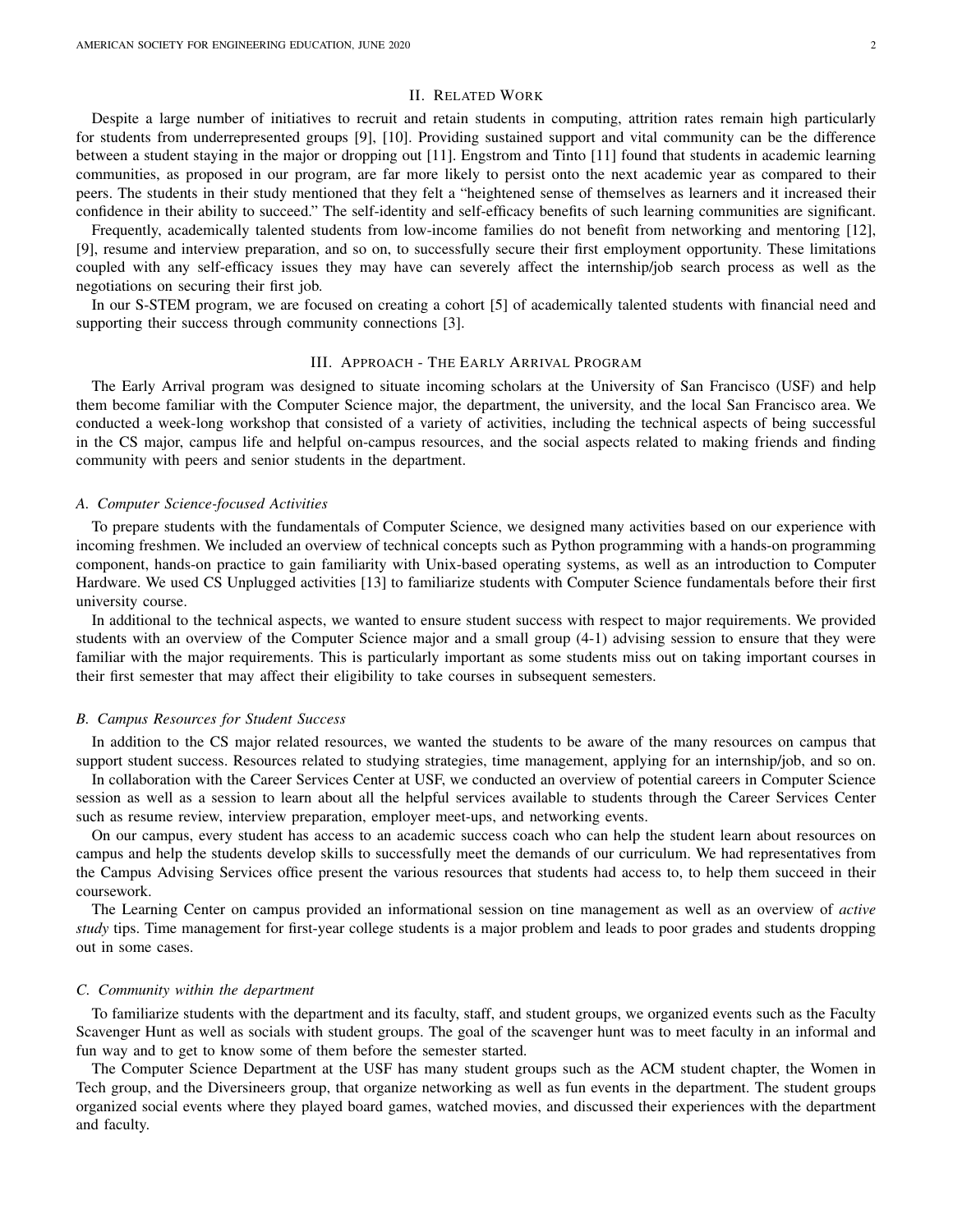

Fig. 1. Our Community-Engaged Scholars outside the SF Exploratorium (left) and inside the AutoDesk Gallery (right).

## *D. Engaging with the outside community*

In order to help students who were new to the USF community and the San Francisco area, we organized off-campus events (such as field trips) as well as on-campus events that informed them about ways in which they could be engaged in off-campus community events. Mission Bit is one such local non-profit that trains software engineers to teach in the local schools and provides them with all the resources to teach effectively. The students heard from a representative from Mission Bit. They informed the students how they emphasize project-based, hands-on learning to help create an engaging community for students in local high schools.

We organized a field trip to the Exploratorium that is a "hands-on museum of science, art and human perception" that encourages experimentation and play. Figure 1 shows a photograph from the field trip. The students also enjoyed visiting the AutoDesk Gallery that showcases the creations made using AutoDesk products by designers from all over the world.

## IV. EVALUATION

In order to build a more robust community, we decided to invite a small number of local incoming freshmen from the Bay Area, to participate in the Early Arrival activities along with the six funded scholars. There were a total of fourteen participants in the Early Arrival program, composed of six scholars (those receiving financial support from the S-STEM grant) and eight local incoming freshmen. All fourteen participants responded to the survey, although one participant did not respond to all the survey questions.

At the end of the program, we conducted a survey to evaluate the efficacy of our activities. Based on the survey results, the sessions the students found most useful were the ones that included an introduction to the major requirements and a discussion of potential career paths for CS majors. Figure 2 shows that the CS Major overview, hands-on sessions (Python and Unix operating system), as well as the overview of computer hardware were found to be extremely/very useful by most students.





Figure 3 shows student responses for workshops on campus resources. While the Career Services presentation was perceived as being extremely/very useful by most students, students were not as satisfied with workshops focused on general study skills and time management. In the future we plan to rework these sessions to include a clearer connection to the CS major.

A majority of the students were extremely satisfied with the organized social events with student leaders from Women in Tech and the Diversity in Computing (Diversineers) student groups in our department. The Faculty Scavenger Hunt was also rated highly by students. Figure 4 shows student feedback on those events. The field trips and overall faculty interaction were rated highly.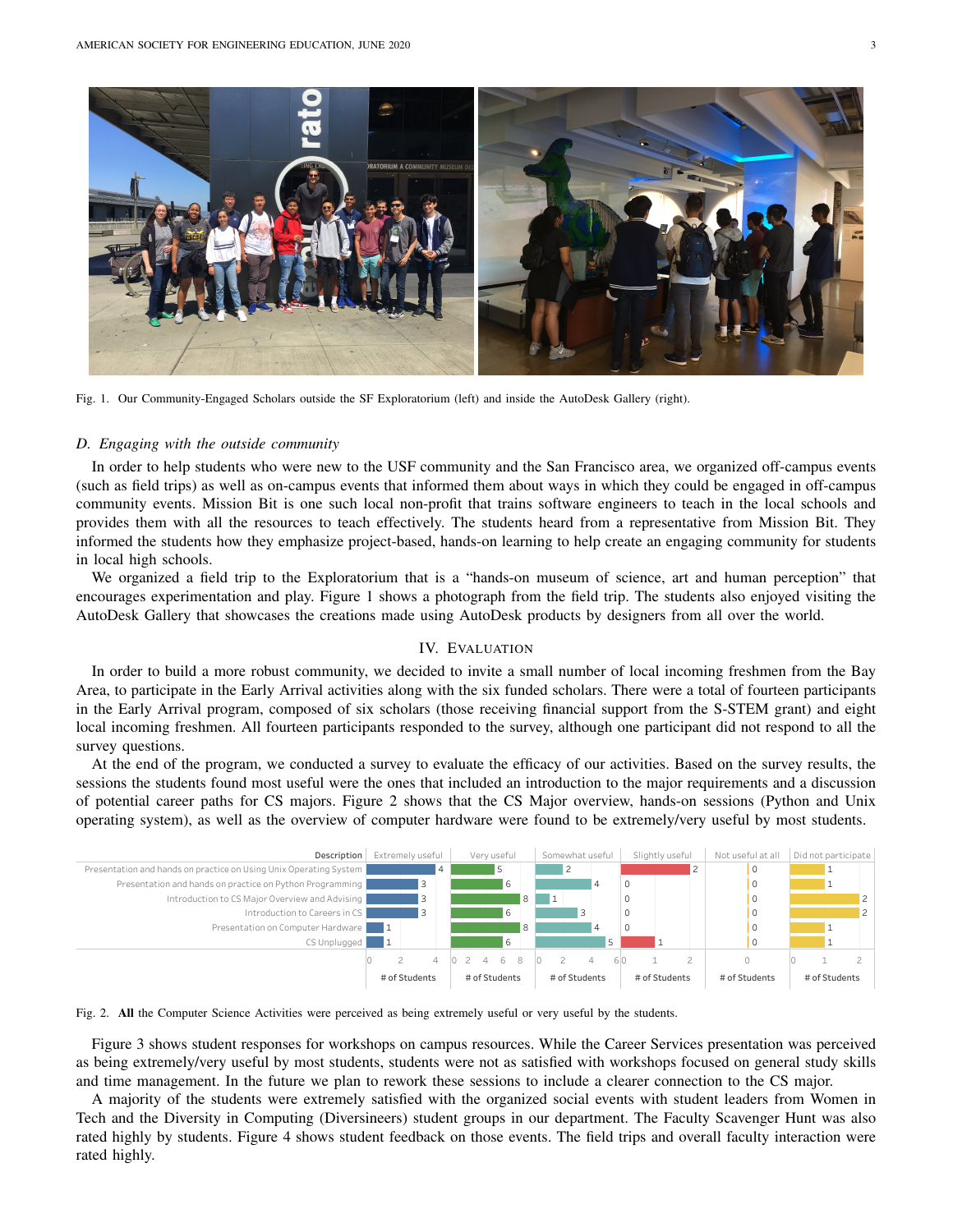

Fig. 3. Of all the campus-related presentations that the students participated in, the students seemed to find the ones by the Career Services Center the most useful. They found the presentations from the Learning Center to be *least* useful.



Fig. 4. While most of the social events were found to be useful and engaging, there were many events that students did not participate in. This could be due to the fact that attendance to these events was not mandatory and were usually scheduled at the end of the day during the week of the workshop. Many of the students had not moved into the residence halls and had to commute to our workshop. This may have affected their attendance for the social events with student groups.

#### *A. Student Preparation*

One of the key goals of the Early Arrival program is to build student confidence and a support structure that will encourage students to leverage available resources during their remaining years of study. All but one of the participants indicated that the early arrival program left them *very prepared* or *extremely prepared* to take advantage of the resources available in the college.

In addition to the survey conducted at the end of the week, our external evaluators conducted interviews with the scholars in our program. Here are a few student comments from the survey and the interviews related to the early arrival program:

- "Getting to know the community was amazing, and the information was **valuable** to receive."
- "I thought it was a thoughtful, helpful program that made me better overall as a CS student."
- "I think one of the most important parts was the early arrival program. [...]that one week was filled with so much that it was, we were told that it's going to be overwhelming and it was, but I think it mentally prepared us for what's coming. So that was really helpful. I think there was a lot of information but it was nothing that we didn't need."
- "In the early arrival week, we coded Python and [...] it helped me just get an understanding of what coding is. It definitely made my semester a lot easier because we did a whole month. I was a **whole month ahead** just off that week basically."
- "The early arrival program was **extremely helpful** because in a week or just a few days really, the panel covered most of what I will learn in this semester, and that supplemental information helped me understand the CS110 class better over time, because I kind of already learned it and then we got to learn it more in depth in the class itself."
- "In the early arrival program I developed a strong foundation of Python skills and they kind of also told us that it's less about the being specifically skilled at language and more just a general foundation of knowledge, which helped me focus more on the concepts in the class."
- "The early arrival program was really helpful because we learned things like knowing our way around GitHub and all about pulling and pushing. And then we learned how to use the computer monitors like logging into terminal using terminal commands and even things like connecting to the Slack channel, because my sister is also a CS major and she's a third year. She was like, "I didn't find out about the Slack channel until I was almost halfway through my second year.""

One student also expressed how the early arrival program had impacted their self-identity through the field trips - "being able to mentally prepare yourself for that type of workforce to go into, like when you're prepping for interviews or what we were talking about networking with different people, we know the environment they're in, so we know how to approach them."

We are encouraged by these survey results and student comments. We will continue to build on this early arrival experience as an important part of the larger project to prepare low-income, academically talented students for the technology workforce by offering a comprehensive suite of structured opportunities to learn from and contribute back to the departmental, technical, and broader local community.